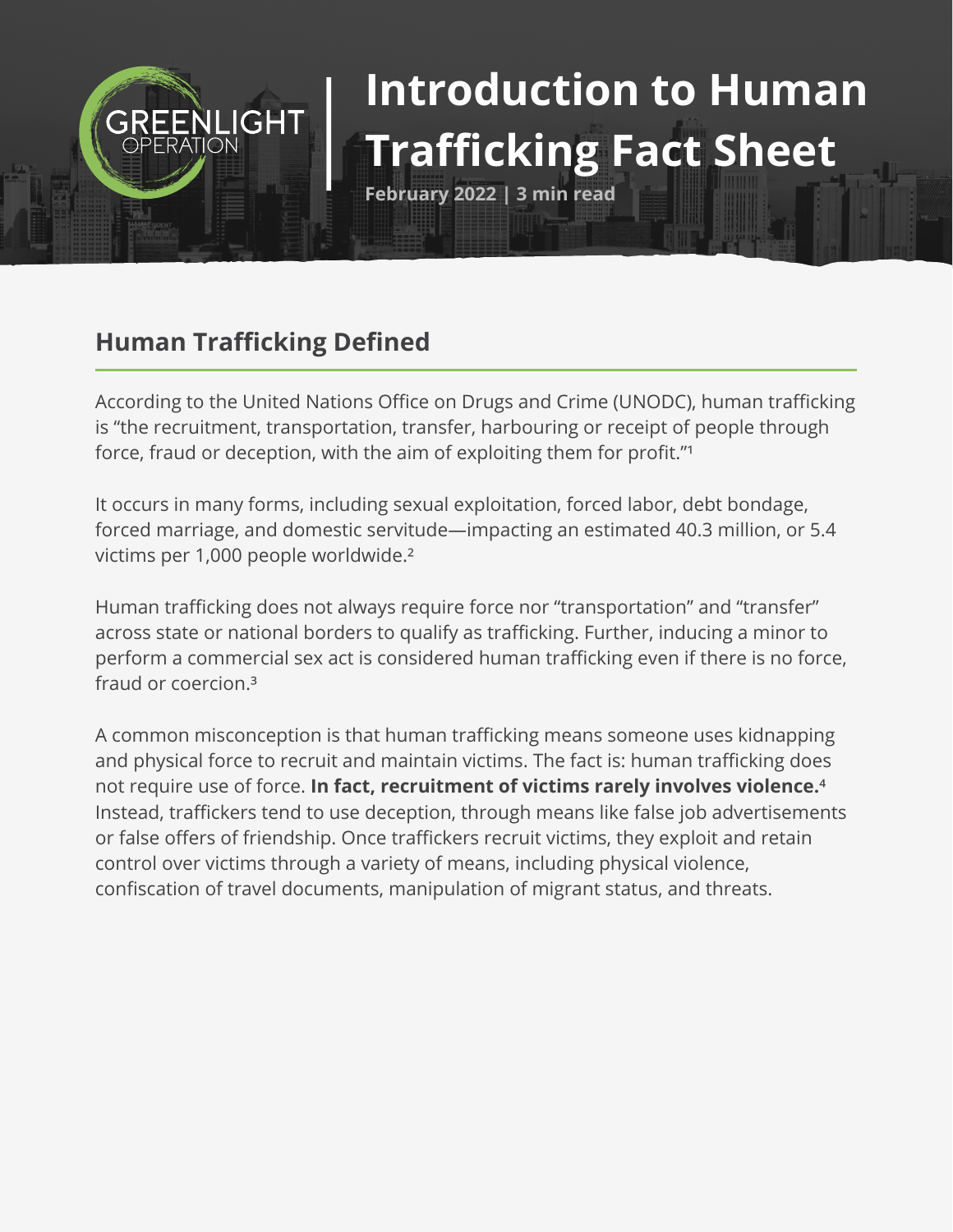## **Victim Demographics**

#### *Globally*

The typical victim profile varies upon the type of trafficking and location. However, traffickers tend to exploit common pre-existing vulnerabilities, including:<sup>5</sup>

- Financial instability/need.
- A child having a dysfunctional family environment.
- An intimate relationship with a trafficker.
- A mental, behavioral, or neurological disorder.
- Immigration status.

Most victims are trafficked for sexual exploitation, and seven out of 10 detected victims in 2018 were women or girls. Children also accounted for one-third of detected victims in the UNODC's 2020 Trafficking in Persons report, with children in low-income countries disproportionately affected.

Migrants and individuals with extreme financial need are also more likely to experience forced labor.

#### *Nationally*

Within the U.S., the Polaris Project identified key vulnerabilities of victims in 2020.

For **victims of sex trafficking**, the top five risk factors were:<sup>6</sup>

- Substance use concern.
- Runaway/homeless youth.
- Unstable housing.
- Mental health concern.
- Recent migration/relocation.

For **victims of labor trafficking** in the U.S., the key vulnerabilities were:<sup>7</sup>

- Recent migration/relocation.
- Self-reported economic hardship.
- Unstable housing.
- Criminal record/history.
- Substance use concern.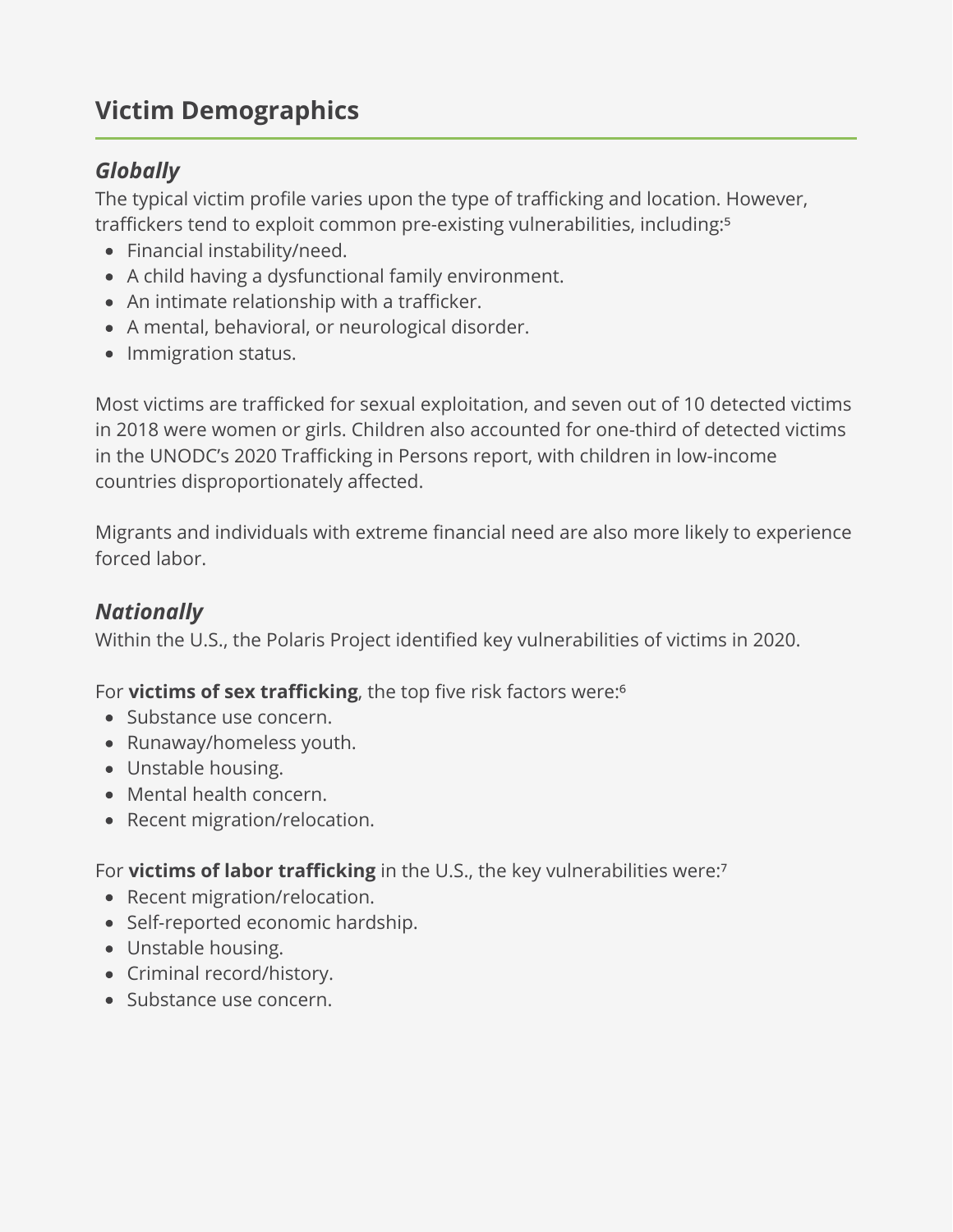## **Victim Demographics Cont.**

#### *Pennsylvania*

The National Human Trafficking Hotline recently released human trafficking statistics for each state. Of all the Pennsylvania tips made to the National Human Trafficking Hotline in 2020:<sup>8</sup>

- 62% identified **adult victims**, and 26% cited **minors**.
- 83% indicated women as victims; 13% listed men; 2% identified gender minorities.
- 10% cited U.S. citizens or legal permanent residents; 9% listed foreign nationals.

While there is no current data about the most common trafficking vulnerabilities in Pennsylvania, these 2020 findings are a step toward better understanding.

## **Trafficker Profile**

Though traffickers' backgrounds and positions vary, they tend to have a power advantage over victims. Some examples include business owners exploiting workers, intimate partners exploiting their significant other, parents exploiting their children, and adolescents/young adults exploiting younger schoolmates. Two-thirds of convicted traffickers in 2018 were men, although women participate in human trafficking at higher rates than other crimes.<sup>9</sup>

Trafficking within organizational structures can vary, ranging from a business-type organized criminal group of three or more traffickers, to governance-type groups using violence or threats to control victims in a community or region.<sup>10</sup>

**However, in America the majority of known human trafficking cases are committed by family members or intimate partners.** According to an analysis of 2020 Human Trafficking Hotline calls in which recruitment relationships were known:

- Of total trafficking cases, 31% were exploited by family members or caregivers—a 47% increase from the previous year and particularly pronounced for child victims<sup>11</sup> —and 27% by intimate partners.
- Of sex trafficking victims whose trafficking relationship was known, over 80% of victims were exploited by family or intimate partners.<sup>12</sup>